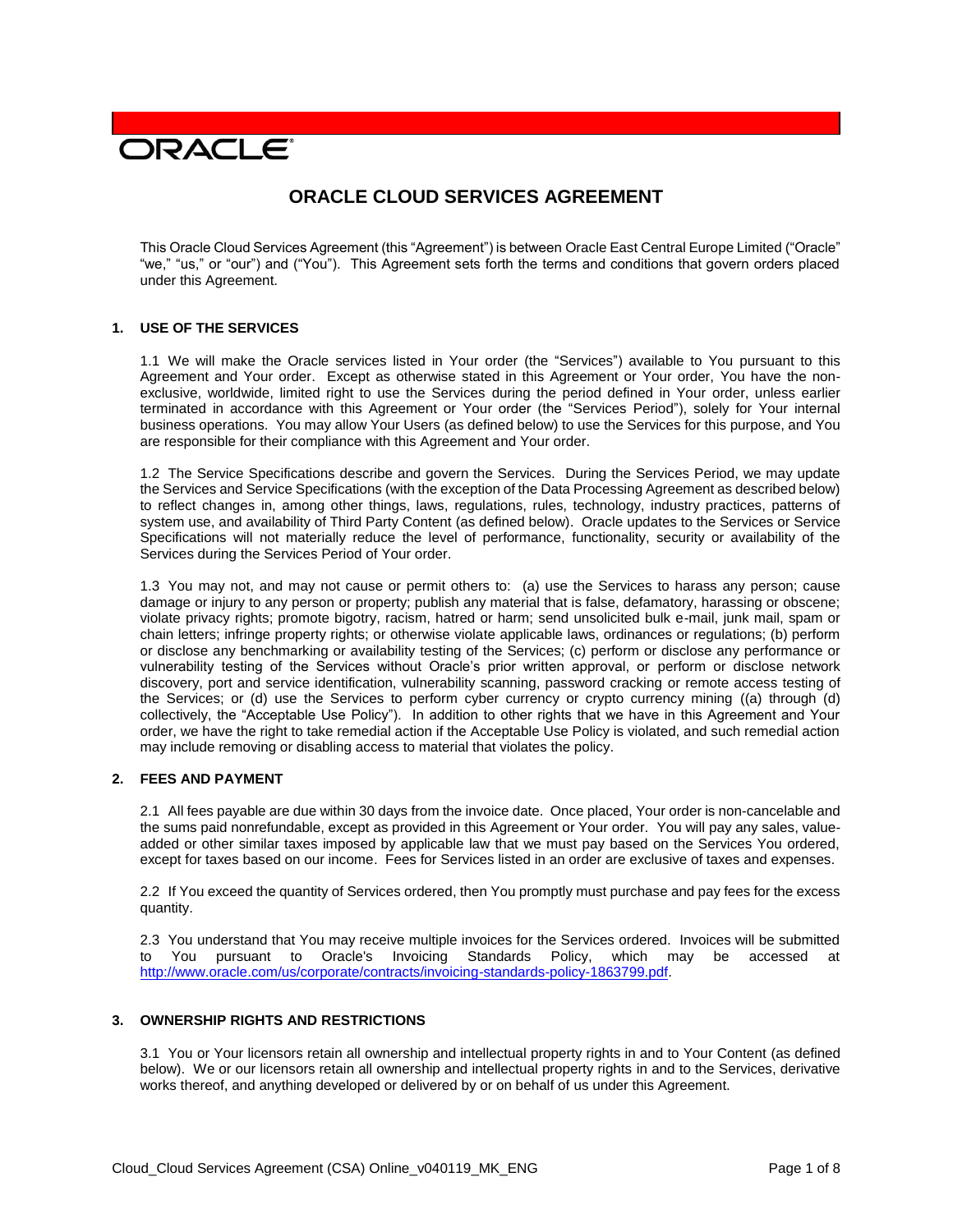3.2 You may have access to Third Party Content through use of the Services. Unless otherwise stated in Your order, all ownership and intellectual property rights in and to Third Party Content and the use of such content is governed by separate third party terms between You and the third party.

3.3 You grant us the right to host, use, process, display and transmit Your Content to provide the Services pursuant to and in accordance with this Agreement and Your order. You have sole responsibility for the accuracy, quality, integrity, legality, reliability, and appropriateness of Your Content, and for obtaining all rights related to Your Content required by Oracle to perform the Services.

3.4 You may not, and may not cause or permit others to: (a) modify, make derivative works of, disassemble, decompile, reverse engineer, reproduce, republish, download, or copy any part of the Services (including data structures or similar materials produced by programs) unless required to be permitted by law for interoperability; (b) access or use the Services to build or support, directly or indirectly, products or services competitive to Oracle; or (c) license, sell, transfer, assign, distribute, outsource, permit timesharing or service bureau use of, commercially exploit, or make available the Services to any third party except as permitted by this Agreement or Your order.

#### **4. NONDISCLOSURE**

4.1 By virtue of this Agreement, the parties may disclose to each other information that is confidential ("Confidential Information"). Confidential Information shall be limited to the terms and pricing under this Agreement and Your order, Your Content residing in the Services, and all information clearly identified as confidential at the time of disclosure.

4.2 A party's Confidential Information shall not include information that: (a) is or becomes a part of the public domain through no act or omission of the other party; (b) was in the other party's lawful possession prior to the disclosure and had not been obtained by the other party either directly or indirectly from the disclosing party; (c) is lawfully disclosed to the other party by a third party without restriction on the disclosure; or (d) is independently developed by the other party.

4.3 Each party agrees not to disclose the other party's Confidential Information to any third party other than as set forth in the following sentence for a period of five years from the date of the disclosing party's disclosure of the Confidential Information to the receiving party; however, we will protect the confidentiality of Your Content residing in the Services for as long as such information resides in the Services. Each party may disclose Confidential Information only to those employees, agents or subcontractors who are required to protect it against unauthorized disclosure in a manner no less protective than required under this Agreement, and each party may disclose the other party's Confidential Information in any legal proceeding or to a governmental entity as required by law. We will protect the confidentiality of Your Content residing in the Services in accordance with the Oracle security practices defined as part of the Service Specifications applicable to Your order.

# **5. PROTECTION OF YOUR CONTENT**

5.1 In order to protect Your Content provided to Oracle as part of the provision of the Services, Oracle will comply with the applicable administrative, physical, technical and other safeguards, and other applicable aspects of system and content management, available at [http://www.oracle.com/us/corporate/contracts/cloud-services/index.html.](http://www.oracle.com/us/corporate/contracts/cloud-services/index.html)

5.2 To the extent Your Content includes Personal Data (as that term is defined in the applicable data privacy policies and the Data Processing Agreement (as that term is defined below)), Oracle will furthermore comply with the following:

- a. the relevant Oracle privacy policies applicable to the Services, available at [http://www.oracle.com/us/legal/privacy/overview/index.html;](http://www.oracle.com/us/legal/privacy/overview/index.html) and
- b. the applicable version of the Data Processing Agreement for Oracle Services (the "Data Processing Agreement"), unless stated otherwise in Your order. The version of the Data Processing Agreement applicable to Your order (a) is available at [https://www.oracle.com/corporate/contracts/cloud](https://www.oracle.com/corporate/contracts/cloud-services/contracts.html#data-processing)[services/contracts.html#data-processing](https://www.oracle.com/corporate/contracts/cloud-services/contracts.html#data-processing) and is incorporated herein by reference, and (b) will remain in force during the Services Period of Your order. In the event of any conflict between the terms of the Data Processing Agreement and the terms of the Service Specifications (including any applicable Oracle privacy policies), the terms of the Data Processing Agreement shall take precedence.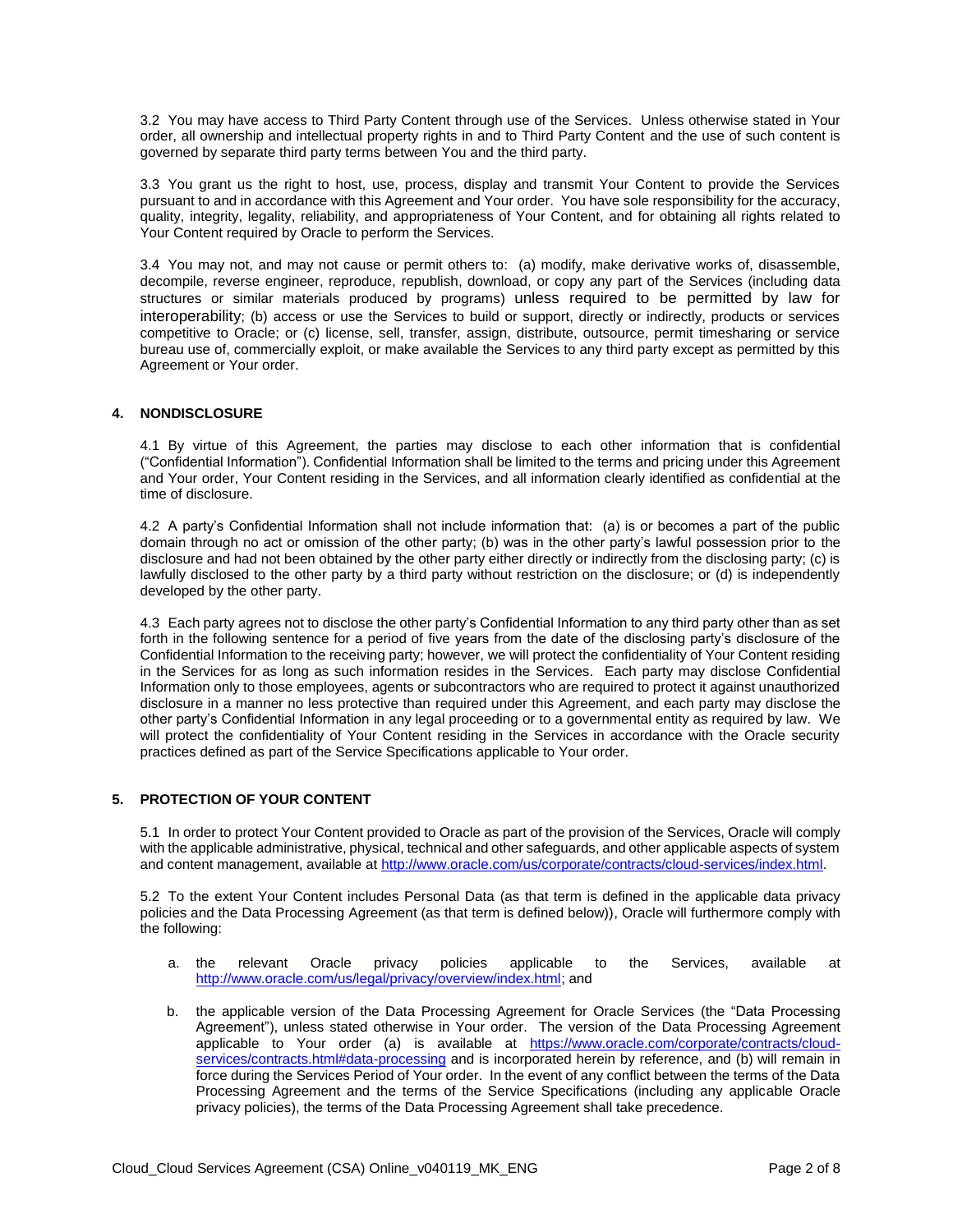5.3 Without prejudice to Sections 5.1 and 5.2 above, You are responsible for (a) any required notices, consents and/or authorizations related to Your provision of, and our processing of, Your Content (including any Personal Data) as part of the Services, (b) any security vulnerabilities, and the consequences of such vulnerabilities, arising from Your Content, including any viruses, Trojan horses, worms or other harmful programming routines contained in Your Content, and (c) any use by You or Your Users of the Services in a manner that is inconsistent with the terms of this Agreement. To the extent You disclose or transmit Your Content to a third party, we are no longer responsible for the security, integrity or confidentiality of such content outside of Oracle's control.

5.4 Unless otherwise specified in Your order (including in the Service Specifications), Your Content may not include any sensitive or special data that imposes specific data security or data protection obligations on Oracle in addition to or different from those specified in the Service Specifications. If available for the Services, You may purchase additional services from us (e.g., Oracle Payment Card Industry Compliance Services) designed to address specific data security or data protection requirements applicable to such sensitive or special data You seek to include in Your Content.

# **6. WARRANTIES, DISCLAIMERS AND EXCLUSIVE REMEDIES**

6.1 Each party represents that it has validly entered into this Agreement and that it has the power and authority to do so. We warrant that during the Services Period we will perform the Services using commercially reasonable care and skill in all material respects as described in the Service Specifications. If the Services provided to You were not performed as warranted, You must promptly provide us with a written notice that describes the deficiency in the Services (including, as applicable, the service request number notifying us of the deficiency in the Services).

6.2 WE DO NOT WARRANT THAT THE SERVICES WILL BE PERFORMED ERROR-FREE OR UNINTERRUPTED, THAT WE WILL CORRECT ALL SERVICES ERRORS, OR THAT THE SERVICES WILL MEET YOUR REQUIREMENTS OR EXPECTATIONS. WE ARE NOT RESPONSIBLE FOR ANY ISSUES RELATED TO THE PERFORMANCE, OPERATION OR SECURITY OF THE SERVICES THAT ARISE FROM YOUR CONTENT OR THIRD PARTY CONTENT OR SERVICES PROVIDED BY THIRD PARTIES.

6.3 FOR ANY BREACH OF THE SERVICES WARRANTY, YOUR EXCLUSIVE REMEDY AND OUR ENTIRE LIABILITY SHALL BE THE CORRECTION OF THE DEFICIENT SERVICES THAT CAUSED THE BREACH OF WARRANTY, OR, IF WE CANNOT SUBSTANTIALLY CORRECT THE DEFICIENCY IN A COMMERCIALLY REASONABLE MANNER, YOU MAY END THE DEFICIENT SERVICES AND WE WILL REFUND TO YOU THE FEES FOR THE TERMINATED SERVICES THAT YOU PRE-PAID TO US FOR THE PERIOD FOLLOWING THE EFFECTIVE DATE OF TERMINATION.

6.4 TO THE EXTENT NOT PROHIBITED BY LAW, THESE WARRANTIES ARE EXCLUSIVE AND ALL OTHER WARRANTIES OR CONDITIONS WHETHER EXPRESS OR IMPLIED ARE EXPRESSLY EXCLUDED, INCLUDING WITHOUT LIMITATION ANY WARRANTIES OR CONDITIONS FOR SOFTWARE, HARDWARE, SYSTEMS, NETWORKS OR ENVIRONMENTS OR FOR MERCHANTABILITY, QUALITY AND FITNESS FOR A PARTICULAR PURPOSE.

#### **7. LIMITATION OF LIABILITY**

7.1 TO THE FULLEST EXTENT PERMITTED BY LAW, NEITHER PARTY NOR ITS AFFILIATES SHALL BE LIABLE FOR I) ANY INDIRECT, INCIDENTAL, SPECIAL, EXEMPLARY, PUNITIVE, OR CONSEQUENTIAL DAMAGES, OR II) ANY LOSS OF REVENUE OR PROFITS (EXCLUDING FEES UNDER THIS AGREEMENT), LOSS OF BUSINESS, GOODWILL, REPUTATION, ANTICIPATED SAVINGS, SALES, DATA, OR DATA USE (IN EACH CASE WHETHER DIRECT OR INDIRECT).

7.2 TO THE FULLEST EXTENT PERMITTED BY LAW, IN NO EVENT SHALL THE AGGREGATE LIABILITY OF ORACLE AND OUR AFFILIATES ARISING OUT OF OR RELATED TO THIS AGREEMENT OR YOUR ORDER, WHETHER IN CONTRACT, TORT (INCLUDING FOR NEGLIGENCE OR BREACH OF STATUTORY DUTY), MISREPRESENTATION (WHETHER INNOCENT OR NEGLIGENT) OR OTHERWISE, AND WHETHER OR NOT ORACLE HAS BEEN ADVISED OF THE POSSIBILITY OF SUCH LOSSES AND/OR DAMAGES, EXCEED THE TOTAL AMOUNTS ACTUALLY PAID UNDER YOUR ORDER FOR THE SERVICES GIVING RISE TO THE LIABILITY DURING THE TWELVE (12) MONTHS IMMEDIATELY PRECEDING THE EVENT GIVING RISE TO SUCH LIABILITY.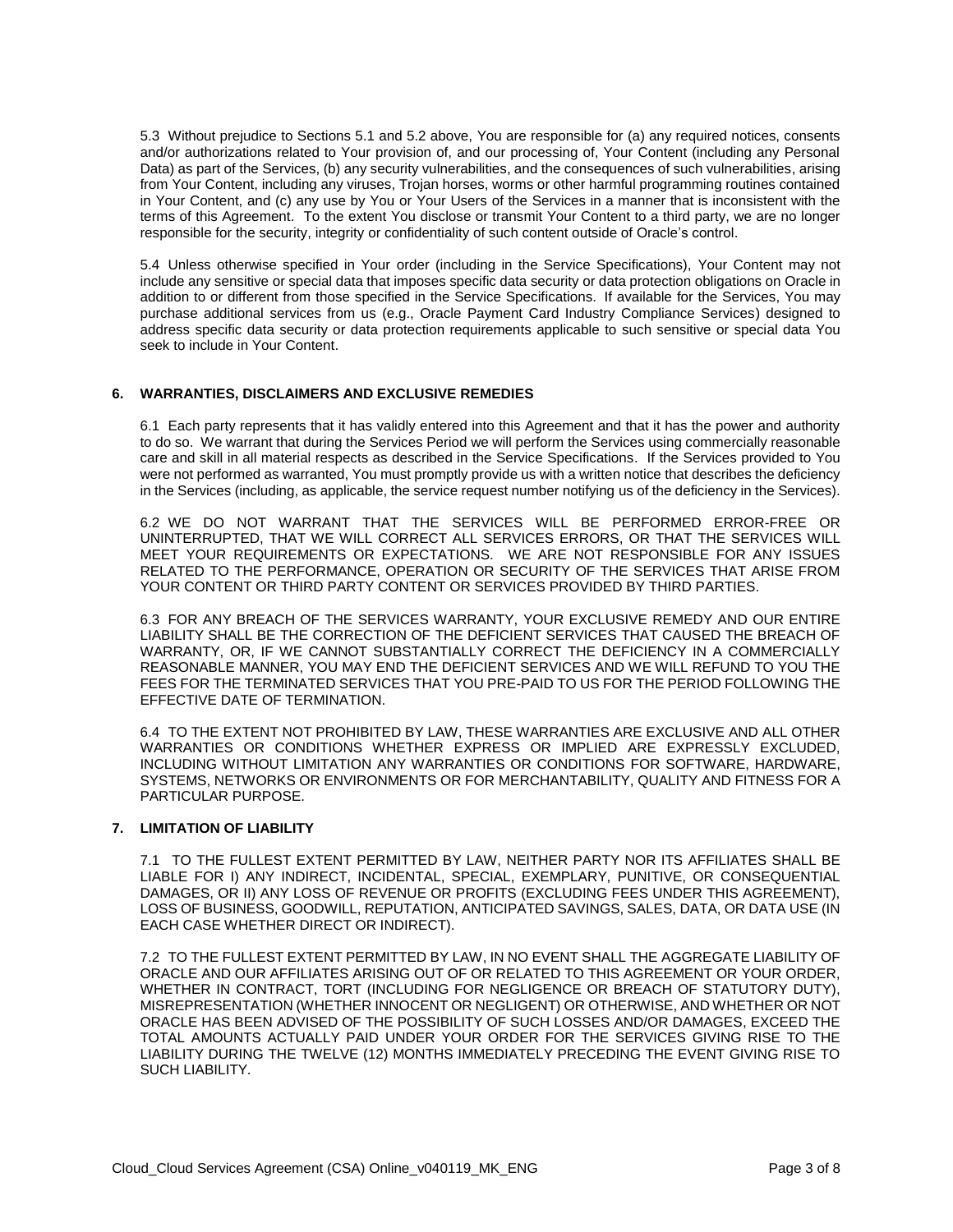NEITHER PARTY SHALL EXCLUDE OR LIMIT ITS LIABILITY TO THE OTHER FOR (A) DEATH OR PERSONAL INJURY CAUSED BY ITS NEGLIGENT ACT OR OMISSION, CONTRACTUAL BREACH OR DEFAULT; OR (B) FOR FRAUD OR FRAUDULENT MISREPRESENTATION.

NOTHING IN THIS AGREEMENT SHALL PREVENT OR PREJUDICE EITHER PARTY FROM RELYING UPON THEIR EQUITABLE REMEDIES INCLUDING INJUNCTIVE RELIEF AND SPECIFIC PERFORMANCE.

#### **8. INDEMNIFICATION**

8.1 If a third party makes a claim against either You or Oracle ("Recipient" which may refer to You or us depending upon which party received the Material), that any information, design, specification, instruction, software, service, data, hardware, or material (collectively, "Material") furnished by either You or us ("Provider" which may refer to You or us depending on which party provided the Material) and used by the Recipient infringes the third party's intellectual property rights, the Provider, at the Provider's sole cost and expense, will defend the Recipient against the claim and indemnify the Recipient from the damages, liabilities, costs and expenses awarded by the court to the third party claiming infringement or the settlement agreed to by the Provider, if the Recipient does the following:

- a. notifies the Provider promptly in writing, not later than 30 days after the Recipient receives notice of the claim (or sooner if required by applicable law);
- b. gives the Provider sole control of the defense and any settlement negotiations; and
- c. gives the Provider the information, authority and assistance the Provider needs to defend against or settle the claim.

8.2 If the Provider believes or it is determined that any of the Material may have violated a third party's intellectual property rights, the Provider may choose to either modify the Material to be non-infringing (while substantially preserving its utility or functionality) or obtain a license to allow for continued use, or if these alternatives are not commercially reasonable, the Provider may end the license for, and require return of, the applicable Material and refund any unused, prepaid fees the Recipient may have paid to the other party for such Material. If such return materially affects our ability to meet obligations under the relevant order, then we may, upon 30 days prior written notice, terminate the order. If such Material is third party technology and the terms of the third party license do not allow us to terminate the license, then we may, upon 30 days prior written notice, end the Services associated with such Material and refund any unused, prepaid fees for such Services.

8.3 The Provider will not indemnify the Recipient if the Recipient (a) alters the Material or uses it outside the scope of use identified in the Provider's user or program documentation or Service Specifications, or (b) uses a version of the Material which has been superseded, if the infringement claim could have been avoided by using an unaltered current version of the Material which was made available to the Recipient. The Provider will not indemnify the Recipient to the extent that an infringement claim is based upon any Material not furnished by the Provider. We will not indemnify You to the extent that an infringement claim is based on Third Party Content or any Material from a third party portal or other external source that is accessible or made available to You within or by the Services (e.g., a social media post from a third party blog or forum, a third party Web page accessed via a hyperlink, marketing data from third party data providers, etc.).

8.4 This Section 8 provides the parties' exclusive remedy for any infringement claims or damages.

# **9. TERM AND TERMINATION**

- 9.1 This Agreement is valid for the order which this Agreement accompanies.
- 9.2 Services shall be provided for the Services Period defined in Your order.

9.3 We may suspend Your or Your Users' access to, or use of, the Services if we believe that (a) there is a significant threat to the functionality, security, integrity, or availability of the Services or any content, data, or applications in the Services; (b) You or Your Users are accessing or using the Services to commit an illegal act; or (c) there is a violation of the Acceptable Use Policy. When reasonably practicable and lawfully permitted, we will provide You with advance notice of any such suspension. We will use reasonable efforts to re-establish the Services promptly after we determine that the issue causing the suspension has been resolved. During any suspension period, we will make Your Content (as it existed on the suspension date) available to You. Any suspension under this Section shall not excuse You from Your obligation to make payments under this Agreement.

9.4 If either of us breaches a material term of this Agreement or any order and fails to correct the breach within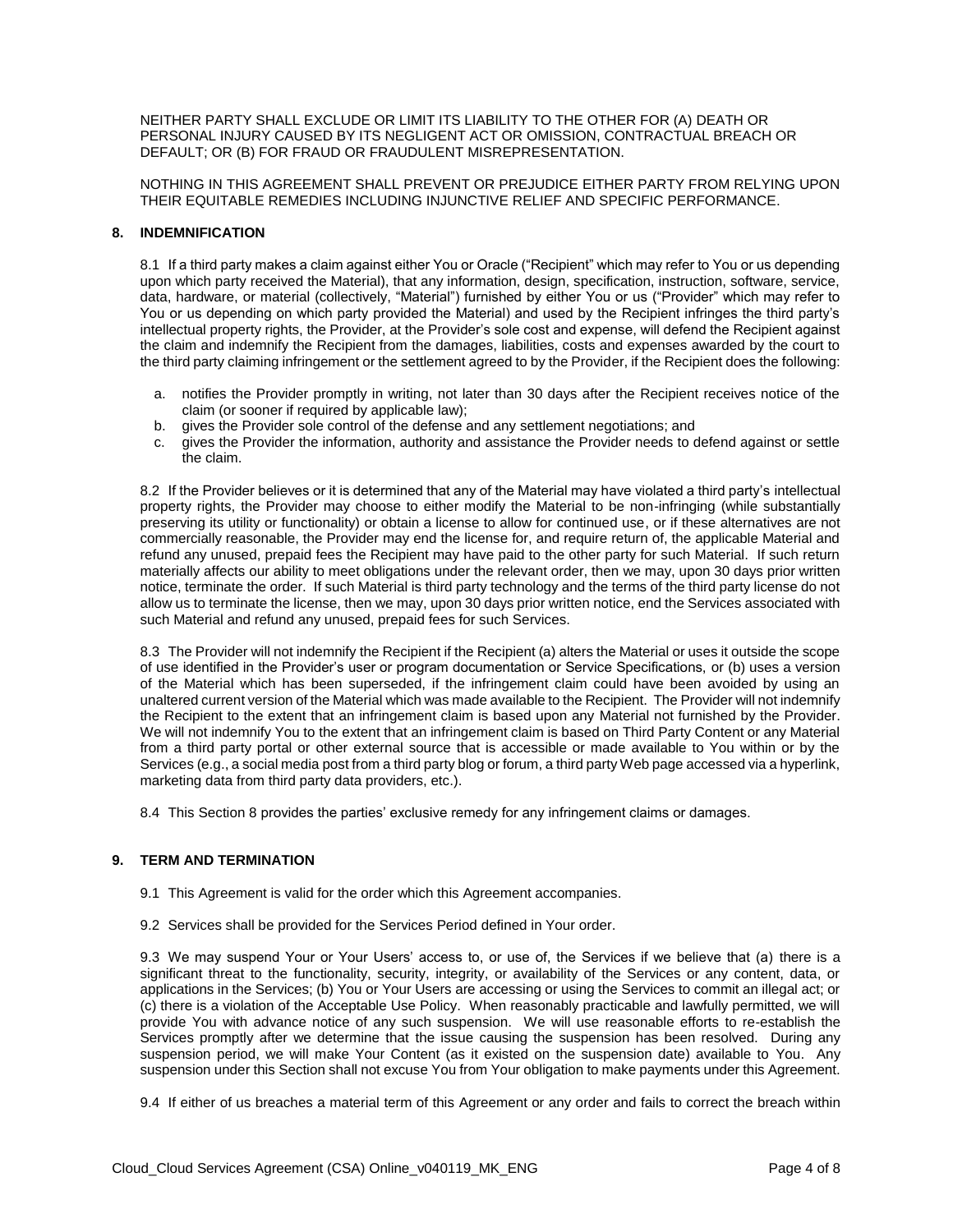30 days of written specification of the breach, then the breaching party is in default and the non-breaching party may terminate (a) in the case of breach of any order, the order under which the breach occurred; or (b) in the case of breach of the Agreement, the Agreement and any orders that have been placed under the Agreement. If we terminate any orders as specified in the preceding sentence, You must pay within 30 days all amounts that have accrued prior to such termination, as well as all sums remaining unpaid for the Services under such order(s) plus related taxes and expenses. Except for nonpayment of fees, the nonbreaching party may agree in its sole discretion to extend the 30 day period for so long as the breaching party continues reasonable efforts to cure the breach. You agree that if You are in default under this Agreement, You may not use those Services ordered.

9.5 At the end of the Services Period, we will make Your Content (as it existed at the end of the Services Period) available for retrieval by You during a retrieval period set out in the Service Specifications. At the end of such retrieval period, and except as may be required by law, we will delete or otherwise render unrecoverable any of Your Content that remains in the Services. Our data deletion practices are described in more detail in the Service Specifications.

9.6 Provisions that survive termination or expiration of this Agreement are those relating to limitation of liability, indemnification, payment and others which by their nature are intended to survive.

#### **10. THIRD-PARTY CONTENT, SERVICES AND WEBSITES**

10.1 The Services may enable You to link to, transfer Your Content or Third Party Content to, or otherwise access, third parties' websites, platforms, content, products, services, and information ("Third Party Services"). Oracle does not control and is not responsible for Third Party Services. You are solely responsible for complying with the terms of access and use of Third Party Services, and if Oracle accesses or uses any Third Party Services on Your behalf to facilitate performance of the Services, You are solely responsible for ensuring that such access and use, including through passwords, credentials or tokens issued or otherwise made available to You, is authorized by the terms of access and use for such services. If You transfer or cause the transfer of Your Content or Third Party Content from the Services to a Third Party Service or other location, that transfer constitutes a distribution by You and not by Oracle.

10.2 Any Third Party Content we make accessible is provided on an "as-is" and "as available" basis without any warranty of any kind. You acknowledge and agree that we are not responsible for, and have no obligation to control, monitor, or correct, Third Party Content. To the extent permitted by law, we disclaim all liabilities arising from or related to Third Party Content.

10.3 You acknowledge that: (i) the nature, type, quality and availability of Third Party Content may change at any time during the Services Period, and (ii) features of the Services that interoperate with Third Party Services such as Facebook™, YouTube™ and Twitter™, etc., depend on the continuing availability of such third parties' respective application programming interfaces (APIs). We may need to update, change or modify the Services under this Agreement as a result of a change in, or unavailability of, such Third Party Content, Third Party Services or APIs. If any third party ceases to make its Third Party Content or APIs available on reasonable terms for the Services, as determined by us in our sole discretion, we may cease providing access to the affected Third Party Content or Third Party Services without any liability to You. Any changes to Third Party Content, Third Party Services or APIs, including their unavailability, during the Services Period does not affect Your obligations under this Agreement or the applicable order, and You will not be entitled to any refund, credit or other compensation due to any such changes.

#### **11. SERVICE MONITORING, ANALYSES AND ORACLE SOFTWARE**

11.1 We continuously monitor the Services to facilitate Oracle's operation of the Services; to help resolve Your service requests; to detect and address threats to the functionality, security, integrity, and availability of the Services as well as any content, data, or applications in the Services; and to detect and address illegal acts or violations of the Acceptable Use Policy. Oracle monitoring tools do not collect or store any of Your Content residing in the Services, except as needed for such purposes. Oracle does not monitor, and does not address issues with, non-Oracle software provided by You or any of Your Users that is stored in, or run on or through, the Services. Information collected by Oracle monitoring tools (excluding Your Content) may also be used to assist in managing Oracle's product and service portfolio, to help Oracle address deficiencies in its product and service offerings, and for license management purposes.

11.2 We may (i) compile statistical and other information related to the performance, operation and use of the Services, and (ii) use data from the Services in aggregated form for security and operations management, to create statistical analyses, and for research and development purposes (clauses i and ii are collectively referred to as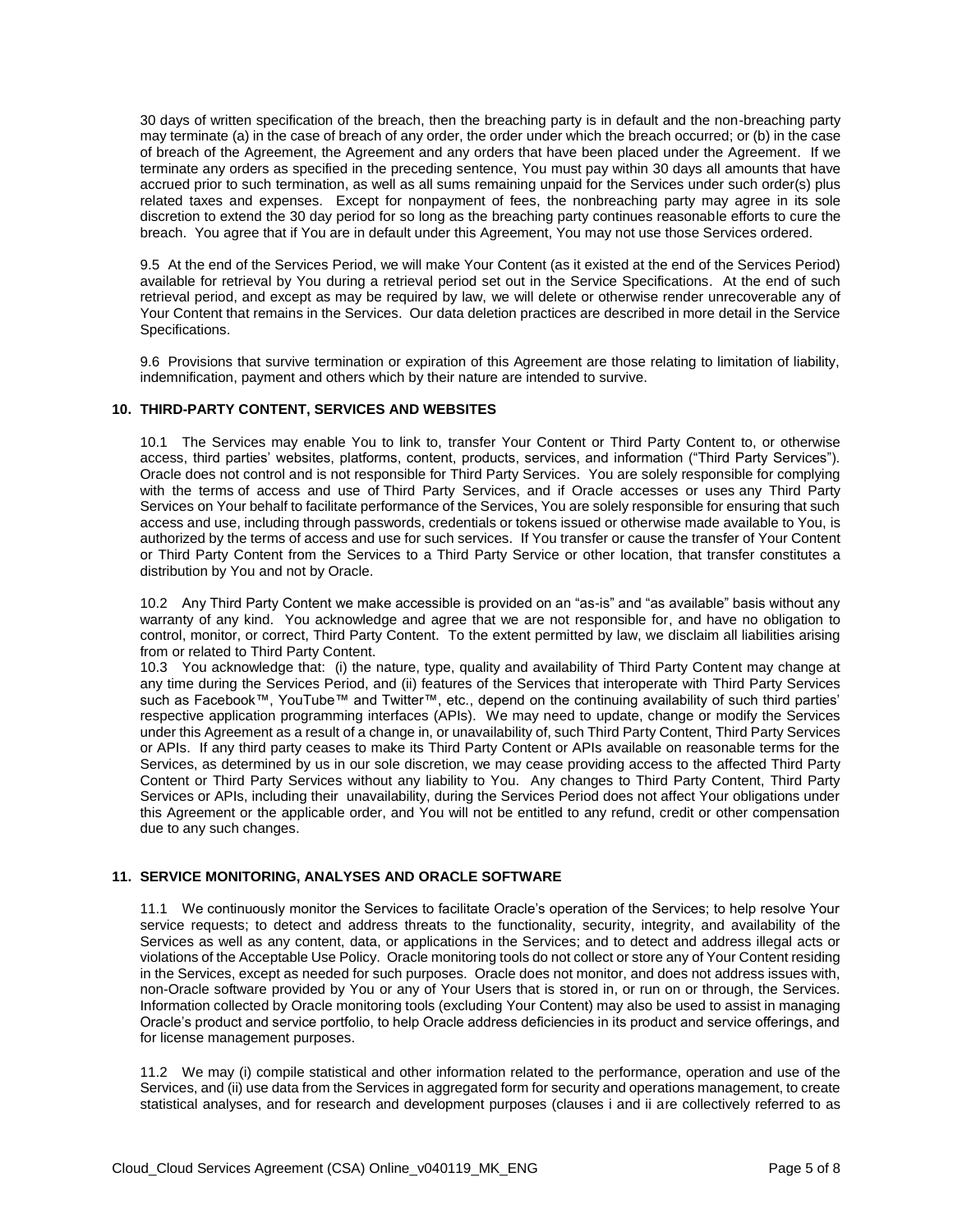"Service Analyses"). We may make Service Analyses publicly available; however, Service Analyses will not incorporate Your Content, Personal Data or Confidential Information in a form that could serve to identify You or any individual. We retain all intellectual property rights in Service Analyses.

11.3 We may provide You with the ability to obtain certain Oracle Software (as defined below) for use with the Services. If we provide Oracle Software to You and do not specify separate terms for such software, then such Oracle Software is provided as part of the Services and You have the non-exclusive, worldwide, limited right to use such Oracle Software, subject to the terms of this Agreement and Your order (except for separately licensed elements of the Oracle Software, which separately licensed elements are governed by the applicable separate terms), solely to facilitate Your use of the Services. You may allow Your Users to use the Oracle Software for this purpose, and You are responsible for their compliance with the license terms. Your right to use any Oracle Software will terminate upon the earlier of our notice (by web posting or otherwise) or the end of the Services associated with the Oracle Software. Notwithstanding the foregoing, if Oracle Software is licensed to You under separate terms, then Your use of such software is governed by the separate terms. Your right to use any part of the Oracle Software that is licensed under the separate terms is not restricted in any way by this Agreement.

# **12. EXPORT**

12.1 Export laws and regulations of the United States and any other relevant local export laws and regulations apply to the Services. Such export laws govern use of the Services (including technical data) and any Services deliverables provided under this Agreement, and You and we each agree to comply with all such export laws and regulations (including "deemed export" and "deemed re-export" regulations). You agree that no data, information, software programs and/or materials resulting from the Services (or direct product thereof) will be exported, directly or indirectly, in violation of these laws, or will be used for any purpose prohibited by these laws including, without limitation, nuclear, chemical, or biological weapons proliferation, or development of missile technology.

12.2 You acknowledge that the Services are designed with capabilities for You and Your Users to access the Services without regard to geographic location and to transfer or otherwise move Your Content between the Services and other locations such as User workstations. You are solely responsible for the authorization and management of User accounts across geographic locations, as well as export control and geographic transfer of Your Content.

#### **13. FORCE MAJEURE**

Neither You nor we shall be responsible for failure or delay of performance if caused by: an act of war, hostility, or sabotage; act of God; pandemic; electrical, internet, or telecommunication outage that is not caused by the obligated party; government restrictions (including the denial or cancelation of any export, import or other license); or other event outside the reasonable control of the obligated party. Both You and we will use reasonable efforts to mitigate the effect of a force majeure event. If such event continues for more than 30 days, either of You or we may cancel unperformed Services and affected orders upon written notice. This Section does not excuse either party's obligation to take reasonable steps to follow its normal disaster recovery procedures or Your obligation to pay for the Services.

#### **14. GOVERNING LAW AND JURISDICTION**

This Agreement is governed by the laws of Ireland and each party agrees to submit to the exclusive jurisdiction of, and venue in, the courts in Dublin in any dispute arising out of or relating to this Agreement.

#### **15. NOTICE**

15.1 Any notice required under this Agreement shall be provided to the other party in writing. If You have a legal dispute with us or if You wish to provide a notice under the Indemnification Section of this Agreement, or if You become subject to insolvency or other similar legal proceedings, You will promptly send written notice to: Oracle East Central Europe Limited, Eastpoint Business Park, Fairview, Dublin 3, Ireland, Attention: Legal Counsel.

15.2 We may give notices applicable to our Services customers by means of a general notice on the Oracle portal for the Services, and notices specific to You by electronic mail to Your e-mail address on record in our account information or by written communication sent by first class mail or pre-paid post to Your address on record in our account information.

# **16. ASSIGNMENT**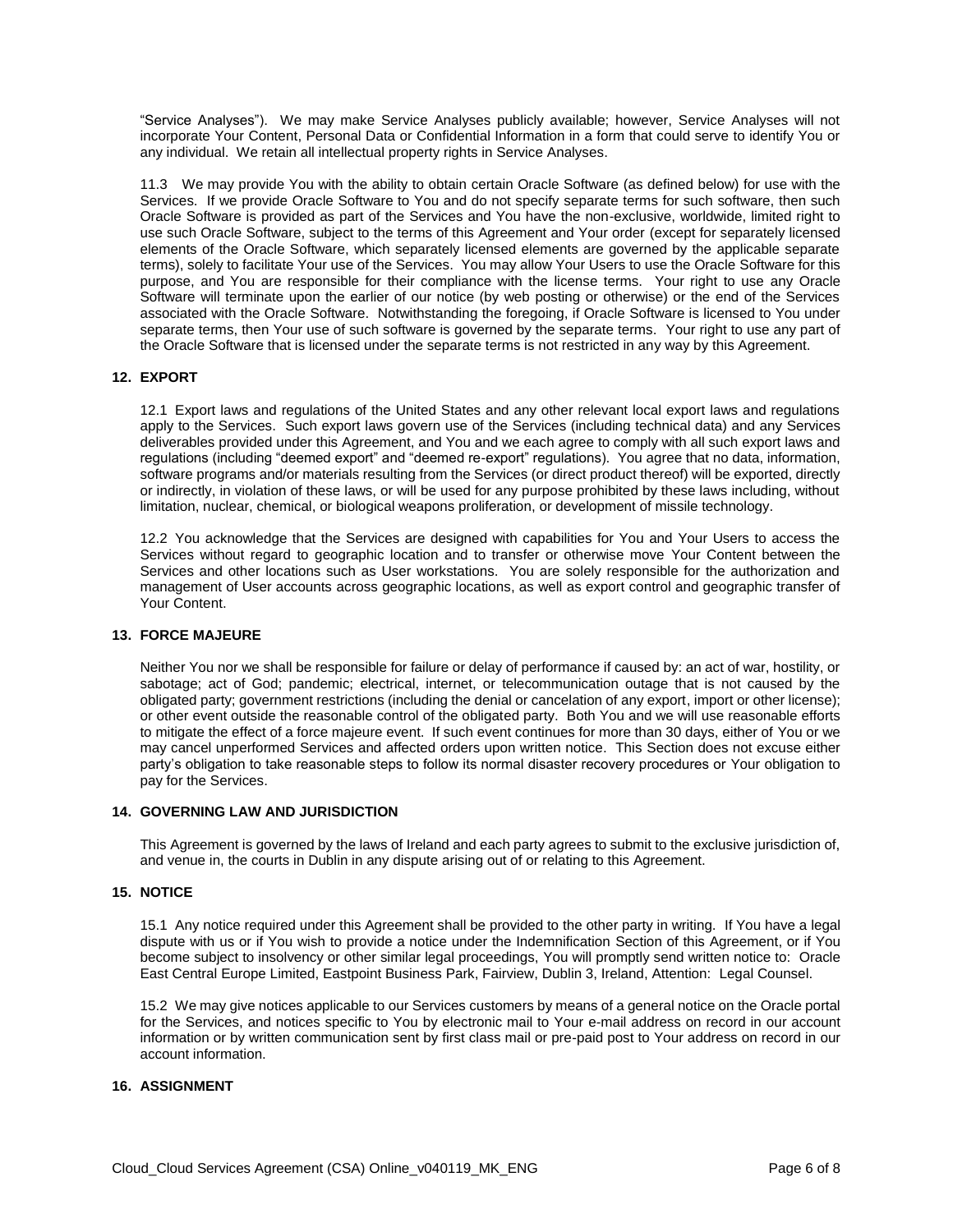You may not assign this Agreement or give or transfer the Services, or any interest in the Services, to another individual or entity.

# **17. OTHER**

17.1 We are an independent contractor, and each party agrees that no partnership, joint venture, or agency relationship exists between the parties.

17.2 Our business partners and other third parties, including any third parties with which the Services have integrations or that are retained by You to provide consulting services, implementation services or applications that interact with the Services, are independent of Oracle and are not Oracle's agents. We are not liable for, bound by, or responsible for any problems with the Services or Your Content arising due to any acts of any such business partner or third party, unless the business partner or third party is providing Services as our subcontractor on an engagement ordered under this Agreement and, if so, then only to the same extent as we would be responsible for our resources under this Agreement.

17.3 If any term of this Agreement is found to be invalid or unenforceable, the remaining provisions will remain effective and such term shall be replaced with another term consistent with the purpose and intent of this Agreement.

17.4 Except for actions for nonpayment or breach of Oracle's proprietary rights, no action, regardless of form, arising out of or relating to this Agreement may be brought by either party more than two years after the cause of action has accrued.

17.5 Prior to entering into an order governed by this Agreement, You are solely responsible for determining whether the Services meet Your technical, business or regulatory requirements. Oracle will cooperate with Your efforts to determine whether use of the standard Services are consistent with those requirements. Additional fees may apply to any additional work performed by Oracle or changes to the Services. You remain solely responsible for Your regulatory compliance in connection with Your use of the Services.

17.6 Upon forty-five (45) days written notice and no more than once every twelve (12) months, Oracle may audit Your use of the Cloud Services to ensure Your use of the Cloud Services is in compliance with the terms of the applicable order and this Agreement. Any such audit shall not unreasonably interfere with Your normal business operations.

You agree to cooperate with Oracle's audit and to provide reasonable assistance and access to information reasonably requested by Oracle.

The performance of the audit and non-public data obtained during the audit (including findings or reports that result from the audit) shall be subject to the provisions of section 4 (Nondisclosure) of this Agreement.

If the audit identifies non-compliance, You agree to remedy (which may include, without limitation, the payment of any fees for additional Cloud Services) such non-compliance within 30 days of written notification of that noncompliance. You agree that Oracle shall not be responsible for any of Your costs incurred in cooperating with the audit.

#### **18. ENTIRE AGREEMENT**

18.1 You agree that this Agreement and the information which is incorporated into this Agreement by written reference (including reference to information contained in a URL or referenced policy), together with the applicable order, is the complete agreement for the Services ordered by You and supersedes all prior or contemporaneous agreements or representations, written or oral, regarding such Services.

18.2 It is expressly agreed that the terms of this Agreement and any Oracle order shall supersede the terms in any purchase order, procurement internet portal, or other similar non-Oracle document and no terms included in any such purchase order, portal, or other non-Oracle document shall apply to the Services ordered. In the event of any inconsistencies between the terms of an order and the Agreement, the order shall take precedence; however, unless expressly stated otherwise in an order, the terms of the Data Processing Agreement shall take precedence over any inconsistent terms in an order. This Agreement and orders hereunder may not be modified and the rights and restrictions may not be altered or waived except in a writing signed or accepted online by authorized representatives of You and of Oracle; however, Oracle may update the Service Specifications, including